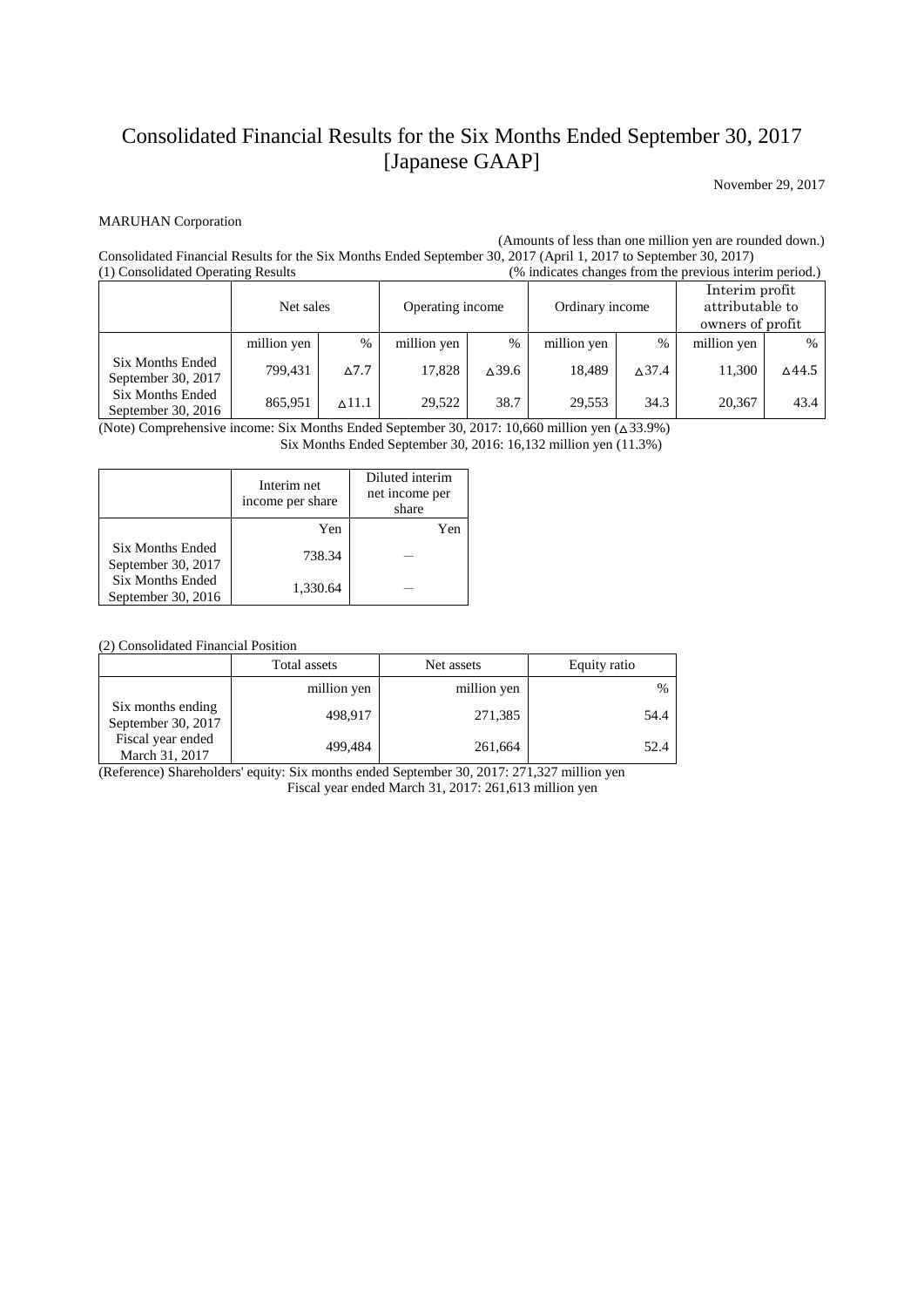| $\mathcal{D}_{\mathcal{A}}$   |
|-------------------------------|
| $\mathfrak{D}_{\mathfrak{p}}$ |
| $\overline{4}$                |
| $\overline{4}$                |
|                               |
|                               |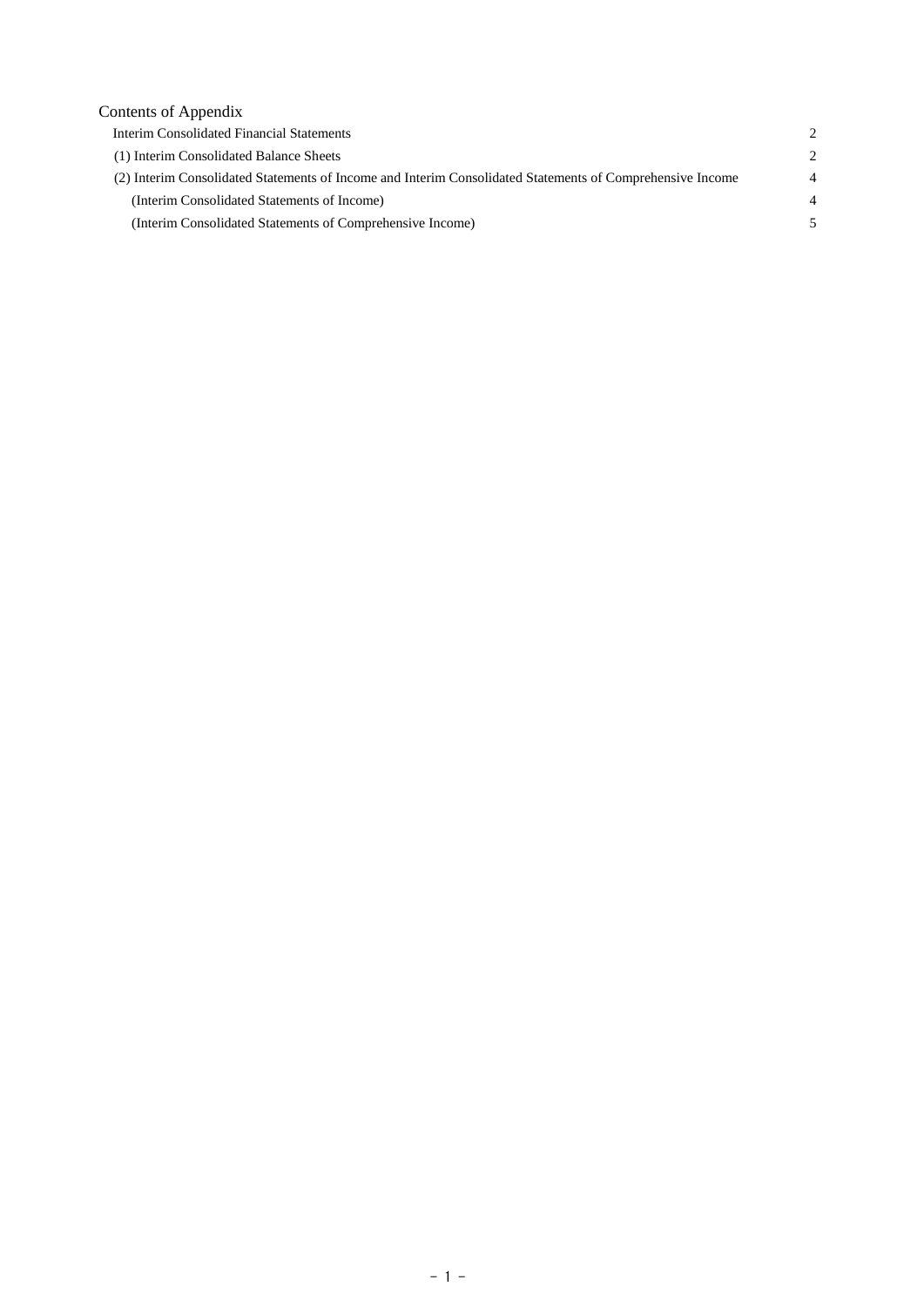## Interim Consolidated Financial Statements

(1) Interim Consolidated Balance Sheets

| (Unit: million yen) |  |  |
|---------------------|--|--|
|                     |  |  |
|                     |  |  |

|                                                | Previous Fiscal Year<br>(As of March 31, 2017) | Current Interim Period<br>(As of September 30, 2017) |
|------------------------------------------------|------------------------------------------------|------------------------------------------------------|
| Assets                                         |                                                |                                                      |
| Current assets                                 |                                                |                                                      |
| Cash and deposits                              | 152,571                                        | 126,234                                              |
| Accounts receivable-trade                      | 1,085                                          | 1,151                                                |
| Loans and bills discounted in banking business | 74,380                                         | 82,607                                               |
| Merchandise                                    | 2,120                                          | 2,004                                                |
| Raw materials and supplies                     | 2,905                                          | 1,581                                                |
| Prepaid expenses                               | 4,225                                          | 4,748                                                |
| Deferred tax assets                            | 18,994                                         | 20,169                                               |
| Accounts receivable-other                      | 1,331                                          | 1,988                                                |
| Other                                          | 2,732                                          | 3,039                                                |
| Allowance for doubtful accounts                | ∆816                                           | $\Delta$ 1,161                                       |
| Total current assets                           | 259,530                                        | 242,363                                              |
| Non-current assets                             |                                                |                                                      |
| Property, plant and equipment                  |                                                |                                                      |
| Buildings and structures (net)                 | 101,043                                        | 100,007                                              |
| Tools, furniture and fixtures (net)            | 16,513                                         | 15,723                                               |
| Land                                           | 57,799                                         | 57,908                                               |
| Golf courses                                   | 11,687                                         | 11,695                                               |
| Construction in progress                       | 1,439                                          | 2,156                                                |
| Other (net)                                    | 1,191                                          | 1,175                                                |
| Total property, plant and equipment            | 189.673                                        | 188.666                                              |
| Intangible assets                              |                                                |                                                      |
| Goodwill                                       | 709                                            | 431                                                  |
| Leasehold right                                | 5,432                                          | 5,420                                                |
| Software                                       | 906                                            | 912                                                  |
| Other                                          | 182                                            | 166                                                  |
| Total intangible assets                        | 7,231                                          | 6,931                                                |
| Investments and other assets                   |                                                |                                                      |
| Investment securities                          | 8,388                                          | 8,779                                                |
| Long-term loans receivable                     | 804                                            | 20,773                                               |
| Long-term prepaid expenses                     | 1,493                                          | 1,558                                                |
| Guarantee deposits                             | 13,612                                         | 12,981                                               |
| Construction assistance fund receivables       | 5,953                                          | 4,732                                                |
| Deferred tax assets                            | 11,407                                         | 10,738                                               |
| Other                                          | 2,152                                          | 2,142                                                |
| Allowance for doubtful accounts                | $\Delta 762$                                   | $\Delta$ 751                                         |
| Total investments and other assets             | 43.049                                         | 60,955                                               |
| Total non-current assets                       | 239,954                                        | 256,553                                              |
| Total assets                                   | 499,484                                        | 498,917                                              |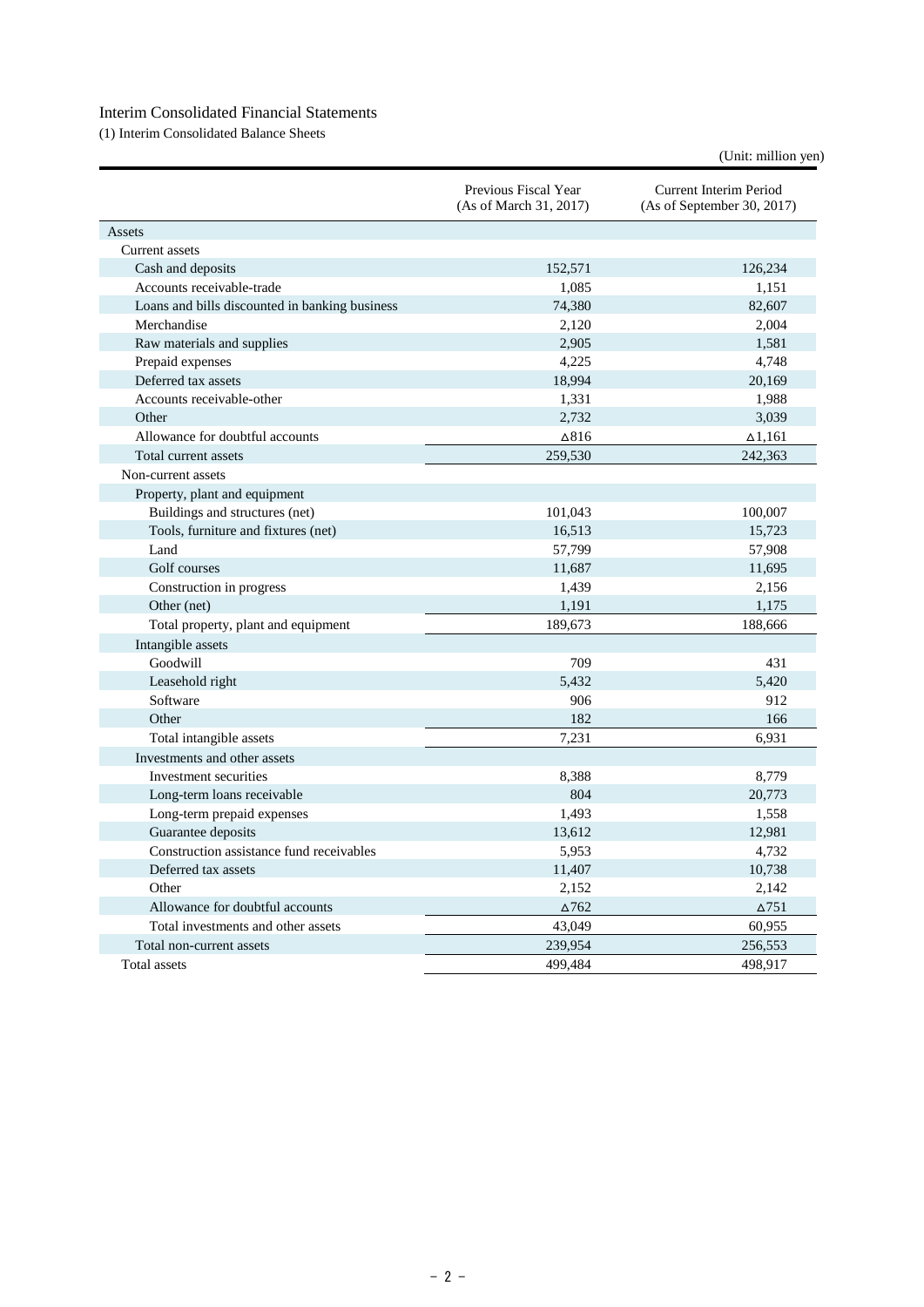| Liabilities<br><b>Current liabilities</b><br>6,416<br>Notes and accounts payable-trade<br>5,309<br>17,855<br>Electronically recorded obligations-Operating<br>20,221<br>Short-term loans payable<br>82<br>232<br>224<br>Current portion of bonds<br>29,232<br>31,992<br>Current portion of long-term loans payable<br>Lease obligations<br>289<br>302<br>Accounts payable-other<br>16,393<br>11,464<br>Accrued expenses<br>5,091<br>4,642<br>Income taxes payable<br>5,938<br>7,105<br>Accrued consumption taxes<br>2,102<br>2,689<br>Deposits received<br>8,563<br>8,911<br>Provision for bonuses<br>3,005<br>3,135<br>Notes payable-facilities<br>568<br>1,810<br>274<br>299<br>Asset retirement obligations<br>Deposits in banking business<br>65,386<br>66,427<br>Other<br>1,610<br>625<br>Total current liabilities<br>165,722<br>162,486<br>Non-current liabilities<br>1,084<br>896<br>Bonds payable<br>Long-term loans payable<br>43,188<br>36,471<br>4,673<br>4,517<br>Lease obligations<br>Deferred tax liabilities<br>68<br>78<br>4,609<br>Provision for directors' retirement benefits<br>4,684<br>Net defined benefit liability<br>4,832<br>4,907<br>8,056<br>8,154<br>Asset retirement obligations<br>Other<br>5,583<br>5,336<br>Total non-current liabilities<br>72,097<br>65,045<br><b>Total liabilities</b><br>237,820<br>227,531<br>Net assets<br>Shareholders' equity<br>10.000<br>10,000<br>Capital stock<br>1,544<br>1,544<br>Capital surplus<br>Retained earnings<br>246,432<br>256,815<br>Treasury shares<br>∆466<br>∆466<br>Total shareholders' equity<br>257,510<br>267,893<br>Accumulated other comprehensive income<br>Valuation difference on available-for-sale<br>736<br>768<br>securities<br>Deferred gains or losses on hedges<br>$\Delta$ 55<br>$\Delta$ 35<br>3,302<br>Foreign currency translation adjustment<br>4,220<br>Remeasurements of defined benefit plans<br>$\Delta 799$<br>$\Delta 600$<br>Total accumulated other comprehensive<br>4,102<br>3,434<br>income<br>Non-controlling interests<br>51<br>57<br>Total net assets<br>261,664<br>271,385 |                                  | Previous Fiscal Year<br>(As of March 31, 2017) | Current Interim Period<br>(As of September 30, 2017) |
|---------------------------------------------------------------------------------------------------------------------------------------------------------------------------------------------------------------------------------------------------------------------------------------------------------------------------------------------------------------------------------------------------------------------------------------------------------------------------------------------------------------------------------------------------------------------------------------------------------------------------------------------------------------------------------------------------------------------------------------------------------------------------------------------------------------------------------------------------------------------------------------------------------------------------------------------------------------------------------------------------------------------------------------------------------------------------------------------------------------------------------------------------------------------------------------------------------------------------------------------------------------------------------------------------------------------------------------------------------------------------------------------------------------------------------------------------------------------------------------------------------------------------------------------------------------------------------------------------------------------------------------------------------------------------------------------------------------------------------------------------------------------------------------------------------------------------------------------------------------------------------------------------------------------------------------------------------------------------------------------------------------------------------------------------------------------------------------------|----------------------------------|------------------------------------------------|------------------------------------------------------|
|                                                                                                                                                                                                                                                                                                                                                                                                                                                                                                                                                                                                                                                                                                                                                                                                                                                                                                                                                                                                                                                                                                                                                                                                                                                                                                                                                                                                                                                                                                                                                                                                                                                                                                                                                                                                                                                                                                                                                                                                                                                                                             |                                  |                                                |                                                      |
|                                                                                                                                                                                                                                                                                                                                                                                                                                                                                                                                                                                                                                                                                                                                                                                                                                                                                                                                                                                                                                                                                                                                                                                                                                                                                                                                                                                                                                                                                                                                                                                                                                                                                                                                                                                                                                                                                                                                                                                                                                                                                             |                                  |                                                |                                                      |
|                                                                                                                                                                                                                                                                                                                                                                                                                                                                                                                                                                                                                                                                                                                                                                                                                                                                                                                                                                                                                                                                                                                                                                                                                                                                                                                                                                                                                                                                                                                                                                                                                                                                                                                                                                                                                                                                                                                                                                                                                                                                                             |                                  |                                                |                                                      |
|                                                                                                                                                                                                                                                                                                                                                                                                                                                                                                                                                                                                                                                                                                                                                                                                                                                                                                                                                                                                                                                                                                                                                                                                                                                                                                                                                                                                                                                                                                                                                                                                                                                                                                                                                                                                                                                                                                                                                                                                                                                                                             |                                  |                                                |                                                      |
|                                                                                                                                                                                                                                                                                                                                                                                                                                                                                                                                                                                                                                                                                                                                                                                                                                                                                                                                                                                                                                                                                                                                                                                                                                                                                                                                                                                                                                                                                                                                                                                                                                                                                                                                                                                                                                                                                                                                                                                                                                                                                             |                                  |                                                |                                                      |
|                                                                                                                                                                                                                                                                                                                                                                                                                                                                                                                                                                                                                                                                                                                                                                                                                                                                                                                                                                                                                                                                                                                                                                                                                                                                                                                                                                                                                                                                                                                                                                                                                                                                                                                                                                                                                                                                                                                                                                                                                                                                                             |                                  |                                                |                                                      |
|                                                                                                                                                                                                                                                                                                                                                                                                                                                                                                                                                                                                                                                                                                                                                                                                                                                                                                                                                                                                                                                                                                                                                                                                                                                                                                                                                                                                                                                                                                                                                                                                                                                                                                                                                                                                                                                                                                                                                                                                                                                                                             |                                  |                                                |                                                      |
|                                                                                                                                                                                                                                                                                                                                                                                                                                                                                                                                                                                                                                                                                                                                                                                                                                                                                                                                                                                                                                                                                                                                                                                                                                                                                                                                                                                                                                                                                                                                                                                                                                                                                                                                                                                                                                                                                                                                                                                                                                                                                             |                                  |                                                |                                                      |
|                                                                                                                                                                                                                                                                                                                                                                                                                                                                                                                                                                                                                                                                                                                                                                                                                                                                                                                                                                                                                                                                                                                                                                                                                                                                                                                                                                                                                                                                                                                                                                                                                                                                                                                                                                                                                                                                                                                                                                                                                                                                                             |                                  |                                                |                                                      |
|                                                                                                                                                                                                                                                                                                                                                                                                                                                                                                                                                                                                                                                                                                                                                                                                                                                                                                                                                                                                                                                                                                                                                                                                                                                                                                                                                                                                                                                                                                                                                                                                                                                                                                                                                                                                                                                                                                                                                                                                                                                                                             |                                  |                                                |                                                      |
|                                                                                                                                                                                                                                                                                                                                                                                                                                                                                                                                                                                                                                                                                                                                                                                                                                                                                                                                                                                                                                                                                                                                                                                                                                                                                                                                                                                                                                                                                                                                                                                                                                                                                                                                                                                                                                                                                                                                                                                                                                                                                             |                                  |                                                |                                                      |
|                                                                                                                                                                                                                                                                                                                                                                                                                                                                                                                                                                                                                                                                                                                                                                                                                                                                                                                                                                                                                                                                                                                                                                                                                                                                                                                                                                                                                                                                                                                                                                                                                                                                                                                                                                                                                                                                                                                                                                                                                                                                                             |                                  |                                                |                                                      |
|                                                                                                                                                                                                                                                                                                                                                                                                                                                                                                                                                                                                                                                                                                                                                                                                                                                                                                                                                                                                                                                                                                                                                                                                                                                                                                                                                                                                                                                                                                                                                                                                                                                                                                                                                                                                                                                                                                                                                                                                                                                                                             |                                  |                                                |                                                      |
|                                                                                                                                                                                                                                                                                                                                                                                                                                                                                                                                                                                                                                                                                                                                                                                                                                                                                                                                                                                                                                                                                                                                                                                                                                                                                                                                                                                                                                                                                                                                                                                                                                                                                                                                                                                                                                                                                                                                                                                                                                                                                             |                                  |                                                |                                                      |
|                                                                                                                                                                                                                                                                                                                                                                                                                                                                                                                                                                                                                                                                                                                                                                                                                                                                                                                                                                                                                                                                                                                                                                                                                                                                                                                                                                                                                                                                                                                                                                                                                                                                                                                                                                                                                                                                                                                                                                                                                                                                                             |                                  |                                                |                                                      |
|                                                                                                                                                                                                                                                                                                                                                                                                                                                                                                                                                                                                                                                                                                                                                                                                                                                                                                                                                                                                                                                                                                                                                                                                                                                                                                                                                                                                                                                                                                                                                                                                                                                                                                                                                                                                                                                                                                                                                                                                                                                                                             |                                  |                                                |                                                      |
|                                                                                                                                                                                                                                                                                                                                                                                                                                                                                                                                                                                                                                                                                                                                                                                                                                                                                                                                                                                                                                                                                                                                                                                                                                                                                                                                                                                                                                                                                                                                                                                                                                                                                                                                                                                                                                                                                                                                                                                                                                                                                             |                                  |                                                |                                                      |
|                                                                                                                                                                                                                                                                                                                                                                                                                                                                                                                                                                                                                                                                                                                                                                                                                                                                                                                                                                                                                                                                                                                                                                                                                                                                                                                                                                                                                                                                                                                                                                                                                                                                                                                                                                                                                                                                                                                                                                                                                                                                                             |                                  |                                                |                                                      |
|                                                                                                                                                                                                                                                                                                                                                                                                                                                                                                                                                                                                                                                                                                                                                                                                                                                                                                                                                                                                                                                                                                                                                                                                                                                                                                                                                                                                                                                                                                                                                                                                                                                                                                                                                                                                                                                                                                                                                                                                                                                                                             |                                  |                                                |                                                      |
|                                                                                                                                                                                                                                                                                                                                                                                                                                                                                                                                                                                                                                                                                                                                                                                                                                                                                                                                                                                                                                                                                                                                                                                                                                                                                                                                                                                                                                                                                                                                                                                                                                                                                                                                                                                                                                                                                                                                                                                                                                                                                             |                                  |                                                |                                                      |
|                                                                                                                                                                                                                                                                                                                                                                                                                                                                                                                                                                                                                                                                                                                                                                                                                                                                                                                                                                                                                                                                                                                                                                                                                                                                                                                                                                                                                                                                                                                                                                                                                                                                                                                                                                                                                                                                                                                                                                                                                                                                                             |                                  |                                                |                                                      |
|                                                                                                                                                                                                                                                                                                                                                                                                                                                                                                                                                                                                                                                                                                                                                                                                                                                                                                                                                                                                                                                                                                                                                                                                                                                                                                                                                                                                                                                                                                                                                                                                                                                                                                                                                                                                                                                                                                                                                                                                                                                                                             |                                  |                                                |                                                      |
|                                                                                                                                                                                                                                                                                                                                                                                                                                                                                                                                                                                                                                                                                                                                                                                                                                                                                                                                                                                                                                                                                                                                                                                                                                                                                                                                                                                                                                                                                                                                                                                                                                                                                                                                                                                                                                                                                                                                                                                                                                                                                             |                                  |                                                |                                                      |
|                                                                                                                                                                                                                                                                                                                                                                                                                                                                                                                                                                                                                                                                                                                                                                                                                                                                                                                                                                                                                                                                                                                                                                                                                                                                                                                                                                                                                                                                                                                                                                                                                                                                                                                                                                                                                                                                                                                                                                                                                                                                                             |                                  |                                                |                                                      |
|                                                                                                                                                                                                                                                                                                                                                                                                                                                                                                                                                                                                                                                                                                                                                                                                                                                                                                                                                                                                                                                                                                                                                                                                                                                                                                                                                                                                                                                                                                                                                                                                                                                                                                                                                                                                                                                                                                                                                                                                                                                                                             |                                  |                                                |                                                      |
|                                                                                                                                                                                                                                                                                                                                                                                                                                                                                                                                                                                                                                                                                                                                                                                                                                                                                                                                                                                                                                                                                                                                                                                                                                                                                                                                                                                                                                                                                                                                                                                                                                                                                                                                                                                                                                                                                                                                                                                                                                                                                             |                                  |                                                |                                                      |
|                                                                                                                                                                                                                                                                                                                                                                                                                                                                                                                                                                                                                                                                                                                                                                                                                                                                                                                                                                                                                                                                                                                                                                                                                                                                                                                                                                                                                                                                                                                                                                                                                                                                                                                                                                                                                                                                                                                                                                                                                                                                                             |                                  |                                                |                                                      |
|                                                                                                                                                                                                                                                                                                                                                                                                                                                                                                                                                                                                                                                                                                                                                                                                                                                                                                                                                                                                                                                                                                                                                                                                                                                                                                                                                                                                                                                                                                                                                                                                                                                                                                                                                                                                                                                                                                                                                                                                                                                                                             |                                  |                                                |                                                      |
|                                                                                                                                                                                                                                                                                                                                                                                                                                                                                                                                                                                                                                                                                                                                                                                                                                                                                                                                                                                                                                                                                                                                                                                                                                                                                                                                                                                                                                                                                                                                                                                                                                                                                                                                                                                                                                                                                                                                                                                                                                                                                             |                                  |                                                |                                                      |
|                                                                                                                                                                                                                                                                                                                                                                                                                                                                                                                                                                                                                                                                                                                                                                                                                                                                                                                                                                                                                                                                                                                                                                                                                                                                                                                                                                                                                                                                                                                                                                                                                                                                                                                                                                                                                                                                                                                                                                                                                                                                                             |                                  |                                                |                                                      |
|                                                                                                                                                                                                                                                                                                                                                                                                                                                                                                                                                                                                                                                                                                                                                                                                                                                                                                                                                                                                                                                                                                                                                                                                                                                                                                                                                                                                                                                                                                                                                                                                                                                                                                                                                                                                                                                                                                                                                                                                                                                                                             |                                  |                                                |                                                      |
|                                                                                                                                                                                                                                                                                                                                                                                                                                                                                                                                                                                                                                                                                                                                                                                                                                                                                                                                                                                                                                                                                                                                                                                                                                                                                                                                                                                                                                                                                                                                                                                                                                                                                                                                                                                                                                                                                                                                                                                                                                                                                             |                                  |                                                |                                                      |
|                                                                                                                                                                                                                                                                                                                                                                                                                                                                                                                                                                                                                                                                                                                                                                                                                                                                                                                                                                                                                                                                                                                                                                                                                                                                                                                                                                                                                                                                                                                                                                                                                                                                                                                                                                                                                                                                                                                                                                                                                                                                                             |                                  |                                                |                                                      |
|                                                                                                                                                                                                                                                                                                                                                                                                                                                                                                                                                                                                                                                                                                                                                                                                                                                                                                                                                                                                                                                                                                                                                                                                                                                                                                                                                                                                                                                                                                                                                                                                                                                                                                                                                                                                                                                                                                                                                                                                                                                                                             |                                  |                                                |                                                      |
|                                                                                                                                                                                                                                                                                                                                                                                                                                                                                                                                                                                                                                                                                                                                                                                                                                                                                                                                                                                                                                                                                                                                                                                                                                                                                                                                                                                                                                                                                                                                                                                                                                                                                                                                                                                                                                                                                                                                                                                                                                                                                             |                                  |                                                |                                                      |
|                                                                                                                                                                                                                                                                                                                                                                                                                                                                                                                                                                                                                                                                                                                                                                                                                                                                                                                                                                                                                                                                                                                                                                                                                                                                                                                                                                                                                                                                                                                                                                                                                                                                                                                                                                                                                                                                                                                                                                                                                                                                                             |                                  |                                                |                                                      |
|                                                                                                                                                                                                                                                                                                                                                                                                                                                                                                                                                                                                                                                                                                                                                                                                                                                                                                                                                                                                                                                                                                                                                                                                                                                                                                                                                                                                                                                                                                                                                                                                                                                                                                                                                                                                                                                                                                                                                                                                                                                                                             |                                  |                                                |                                                      |
|                                                                                                                                                                                                                                                                                                                                                                                                                                                                                                                                                                                                                                                                                                                                                                                                                                                                                                                                                                                                                                                                                                                                                                                                                                                                                                                                                                                                                                                                                                                                                                                                                                                                                                                                                                                                                                                                                                                                                                                                                                                                                             |                                  |                                                |                                                      |
|                                                                                                                                                                                                                                                                                                                                                                                                                                                                                                                                                                                                                                                                                                                                                                                                                                                                                                                                                                                                                                                                                                                                                                                                                                                                                                                                                                                                                                                                                                                                                                                                                                                                                                                                                                                                                                                                                                                                                                                                                                                                                             |                                  |                                                |                                                      |
|                                                                                                                                                                                                                                                                                                                                                                                                                                                                                                                                                                                                                                                                                                                                                                                                                                                                                                                                                                                                                                                                                                                                                                                                                                                                                                                                                                                                                                                                                                                                                                                                                                                                                                                                                                                                                                                                                                                                                                                                                                                                                             |                                  |                                                |                                                      |
|                                                                                                                                                                                                                                                                                                                                                                                                                                                                                                                                                                                                                                                                                                                                                                                                                                                                                                                                                                                                                                                                                                                                                                                                                                                                                                                                                                                                                                                                                                                                                                                                                                                                                                                                                                                                                                                                                                                                                                                                                                                                                             |                                  |                                                |                                                      |
|                                                                                                                                                                                                                                                                                                                                                                                                                                                                                                                                                                                                                                                                                                                                                                                                                                                                                                                                                                                                                                                                                                                                                                                                                                                                                                                                                                                                                                                                                                                                                                                                                                                                                                                                                                                                                                                                                                                                                                                                                                                                                             |                                  |                                                |                                                      |
|                                                                                                                                                                                                                                                                                                                                                                                                                                                                                                                                                                                                                                                                                                                                                                                                                                                                                                                                                                                                                                                                                                                                                                                                                                                                                                                                                                                                                                                                                                                                                                                                                                                                                                                                                                                                                                                                                                                                                                                                                                                                                             |                                  |                                                |                                                      |
|                                                                                                                                                                                                                                                                                                                                                                                                                                                                                                                                                                                                                                                                                                                                                                                                                                                                                                                                                                                                                                                                                                                                                                                                                                                                                                                                                                                                                                                                                                                                                                                                                                                                                                                                                                                                                                                                                                                                                                                                                                                                                             |                                  |                                                |                                                      |
|                                                                                                                                                                                                                                                                                                                                                                                                                                                                                                                                                                                                                                                                                                                                                                                                                                                                                                                                                                                                                                                                                                                                                                                                                                                                                                                                                                                                                                                                                                                                                                                                                                                                                                                                                                                                                                                                                                                                                                                                                                                                                             |                                  |                                                |                                                      |
|                                                                                                                                                                                                                                                                                                                                                                                                                                                                                                                                                                                                                                                                                                                                                                                                                                                                                                                                                                                                                                                                                                                                                                                                                                                                                                                                                                                                                                                                                                                                                                                                                                                                                                                                                                                                                                                                                                                                                                                                                                                                                             |                                  |                                                |                                                      |
|                                                                                                                                                                                                                                                                                                                                                                                                                                                                                                                                                                                                                                                                                                                                                                                                                                                                                                                                                                                                                                                                                                                                                                                                                                                                                                                                                                                                                                                                                                                                                                                                                                                                                                                                                                                                                                                                                                                                                                                                                                                                                             | Total liabilities and net assets | 499,484                                        | 498,917                                              |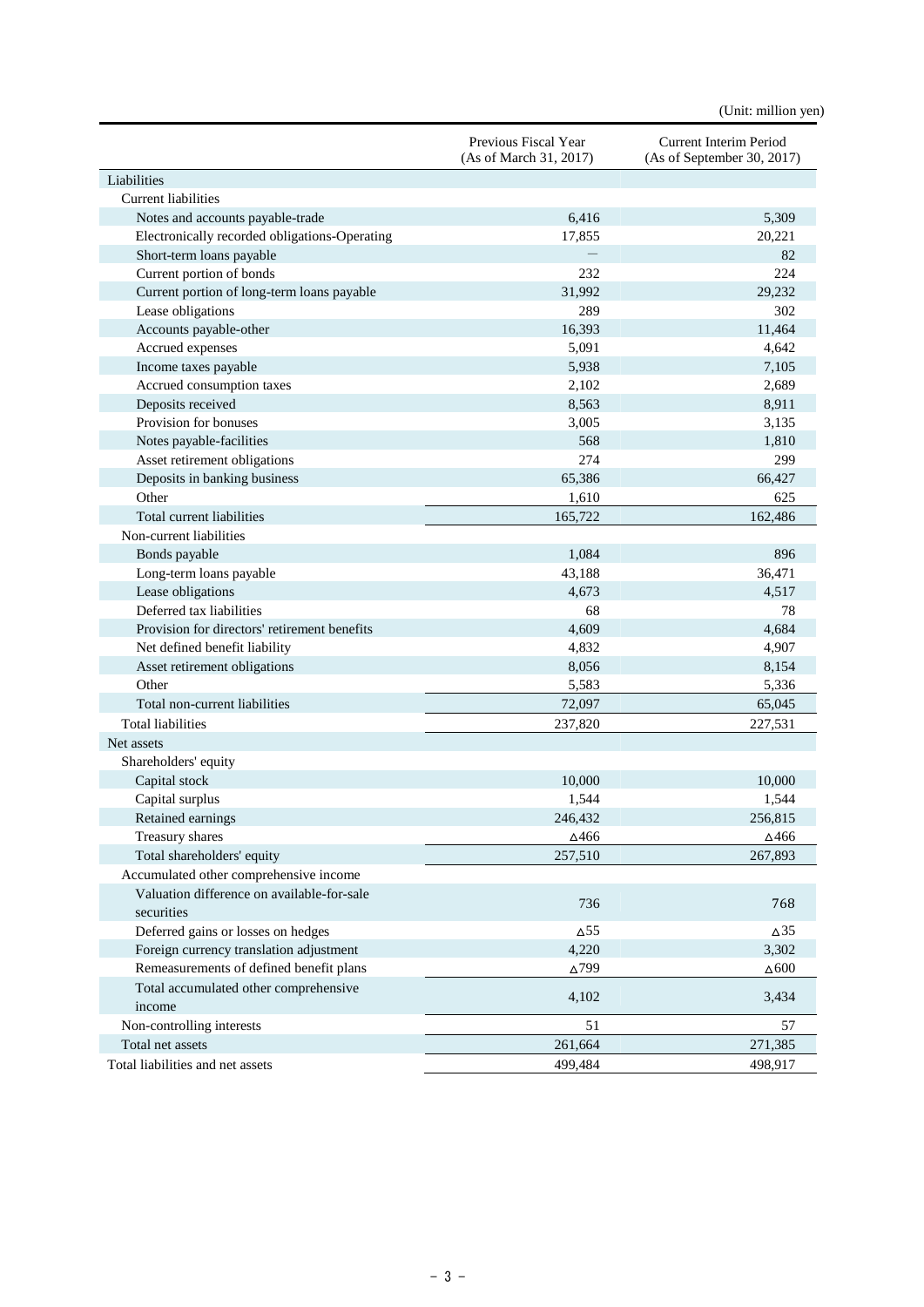(2) Interim Consolidated Statements of Income and Interim Consolidated Statements of Comprehensive Income

(Interim Consolidated Statements of Income)

|                                                                  |                                                                           | (Unit: million yen)                                                            |
|------------------------------------------------------------------|---------------------------------------------------------------------------|--------------------------------------------------------------------------------|
|                                                                  | Previous Interim Period<br>(From April 1, 2016)<br>to September 30, 2016) | <b>Current Interim Period</b><br>(From April 1. 2017<br>to September 30, 2017) |
| Net sales                                                        | 865,951                                                                   | 799,431                                                                        |
| Cost of sales                                                    | 824,201                                                                   | 769,050                                                                        |
| Gross profit                                                     | 41,750                                                                    | 30,380                                                                         |
| Selling, general and administrative expenses                     | 12,228                                                                    | 12,552                                                                         |
| Operating income                                                 | 29,522                                                                    | 17,828                                                                         |
| Non-operating income                                             |                                                                           |                                                                                |
| Interest and dividends income                                    | 80                                                                        | 186                                                                            |
| Share of profit of entities accounted for using<br>equity method | 482                                                                       | 465                                                                            |
| Rent income                                                      | 714                                                                       | 643                                                                            |
| Income from IC card receipts                                     | 179                                                                       | 165                                                                            |
| Other                                                            | 530                                                                       | 387                                                                            |
| Total non-operating income                                       | 1,987                                                                     | 1,847                                                                          |
| Non-operating expenses                                           |                                                                           |                                                                                |
| Interest expenses                                                | 635                                                                       | 551                                                                            |
| Foreign exchange losses                                          | 1,022                                                                     | 362                                                                            |
| Rent expenses                                                    | 121                                                                       | 118                                                                            |
| Provision of allowance for doubtful accounts                     |                                                                           | 1                                                                              |
| Commission fee                                                   | 150                                                                       | 128                                                                            |
| Other                                                            | 25                                                                        | 22                                                                             |
| Total non-operating expenses                                     | 1,955                                                                     | 1,185                                                                          |
| Ordinary income                                                  | 29,553                                                                    | 18,489                                                                         |
| Extraordinary income                                             |                                                                           |                                                                                |
| Gain on sales of non-current assets                              | 5                                                                         | 90                                                                             |
| Other                                                            | $\mathbf{0}$                                                              | $\theta$                                                                       |
| Total extraordinary income                                       | 6                                                                         | 90                                                                             |
| <b>Extraordinary</b> loss                                        |                                                                           |                                                                                |
| Loss on sales of non-current assets                              | $\mathbf{1}$                                                              | $\mathbf{0}$                                                                   |
| Loss on abandonment of noncurrent assets                         | 216                                                                       | 252                                                                            |
| Impairment loss                                                  | 57                                                                        | 118                                                                            |
| Loss on cancellation of leases                                   | $\mathbf{0}$                                                              | $\theta$                                                                       |
| Loss on cancellation of rental contracts                         |                                                                           | 929                                                                            |
| Other                                                            | $\mathbf{1}$                                                              |                                                                                |
| Total extraordinary loss                                         | 277                                                                       | 1,300                                                                          |
| Interim income before income taxes                               | 29,282                                                                    | 17,279                                                                         |
| Income taxes-current                                             | 8,617                                                                     | 6,579                                                                          |
| Income taxes-deferred                                            | 298                                                                       | $\Delta 600$                                                                   |
| Total income taxes                                               | 8,915                                                                     | 5,978                                                                          |
| Interim net income                                               | 20,367                                                                    | 11,300                                                                         |
| Interim net income attributable to owners of parent              | 20,367                                                                    | 11,300                                                                         |